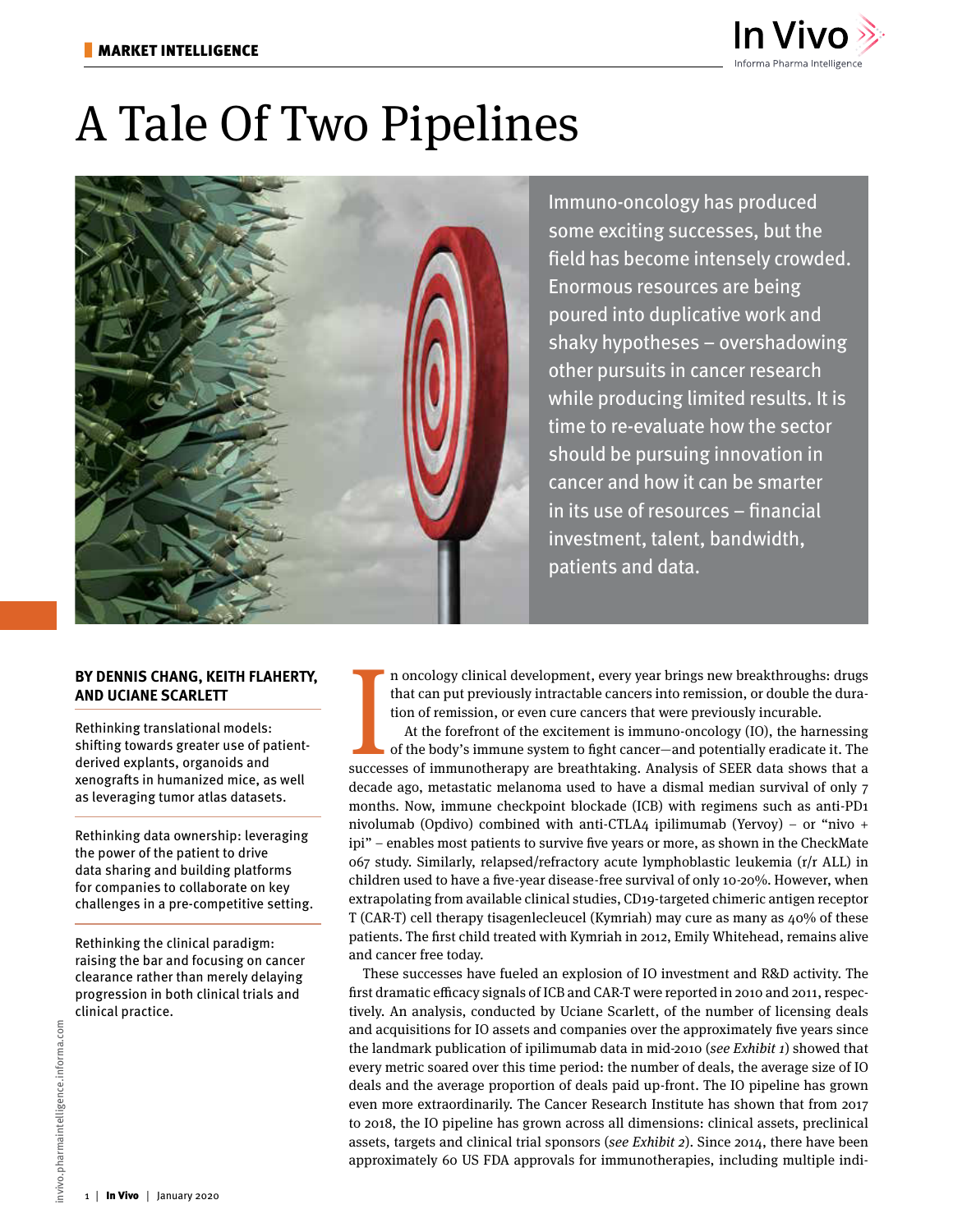## Exhibit 1 An Explosion In IO Deals



NOTE: All licensing, research, collaboration and acquisition transactions with publicly disclosed financial terms for IO assets and companies from 2010 through June 30, 2015. Data were compiled from news media sources. Bubble size represents the total deal amount (\$) and may include upfront payment, shares, milestones/royalties and payments for research. Approximations were made in some instances where only partial information was available.

SOURCE: Uciane K. Scarlett, PhD

# Exhibit 2 Growth Of The IO Pipeline



NOTE: Cancer Research Institute (CRI) analysis of the global IO preclinical and clinical pipeline shows substantial increases in assets, targets and trial sponsors in a single year.

SOURCE: Tang 2018 Nat Rev Drug Discov 17:783

(Opdivo), pembrolizumab (Keytruda) and cemiplimab (Libtayo); anti-PD-L1 agents atezolizumab (Tecentriq), durvalumab (Imfinzi) and avelumab (Bavencio); and CAR-T cell therapies tisagenlecleucel and axicabtagene ciloleucel (Yescarta). However, a tremendous amount of

cations for anti-PD-1 agents nivolumab

capital and human resources has been consumed with IO, and there are signs that exuberance for immunotherapy has become unsustainable. The most glaring is the proliferation of copycat approaches: a lot of resources are going towards replication of previous efforts. As CRI reported in September 2018, the number of CD19-targeted CAR-T cell therapies in the global pipeline was 106, and the number of anti-PD1/PD-L1 assets was 167. "Me-too" drugs are not new to the pharma industry, but the imitative extremes in IO have never been seen before. The corresponding inefficiency of resource use poses potential harm to patients and to non-IO programs in the near term, as well as the potential lack of incentivization for trial participation and investment in the long term.

As Rick Pazdur, director of the FDA's Oncology Center of Excellence (OCE) cautioned at the 2019 American Association for Cancer Research conference, "Patients – whether they be worldwide patients or the US patients – are not a company's resource, they're a global resource… And when we have a suboptimal way of developing drugs with a lot of duplication, that can result into [sic] a lack of confidence in the system of clinical trials, for example, or a lot of unnecessary duplication and expense."

Moreover, the clinical trial failures and disappointments continue to accumulate. The first immunotherapy doublet combination to be approved, nivo  $+$  ipi in 2015, remains the only immunotherapy doublet combination to be approved (by the FDA). Failed regimens include combinations of anti-PD-1 or PD-L1 agents with IDO1 inhibitor epacadostat, BTK inhibitor ibrutinib, vaccines, multiple T-cell costimulatory agonists and many other IO mechanisms. There have been a handful of successes combining anti-PD-(L)1 agents with cytotoxic chemotherapy (e.g., in lung, head and neck, and triple-negative breast cancers) and with tyrosine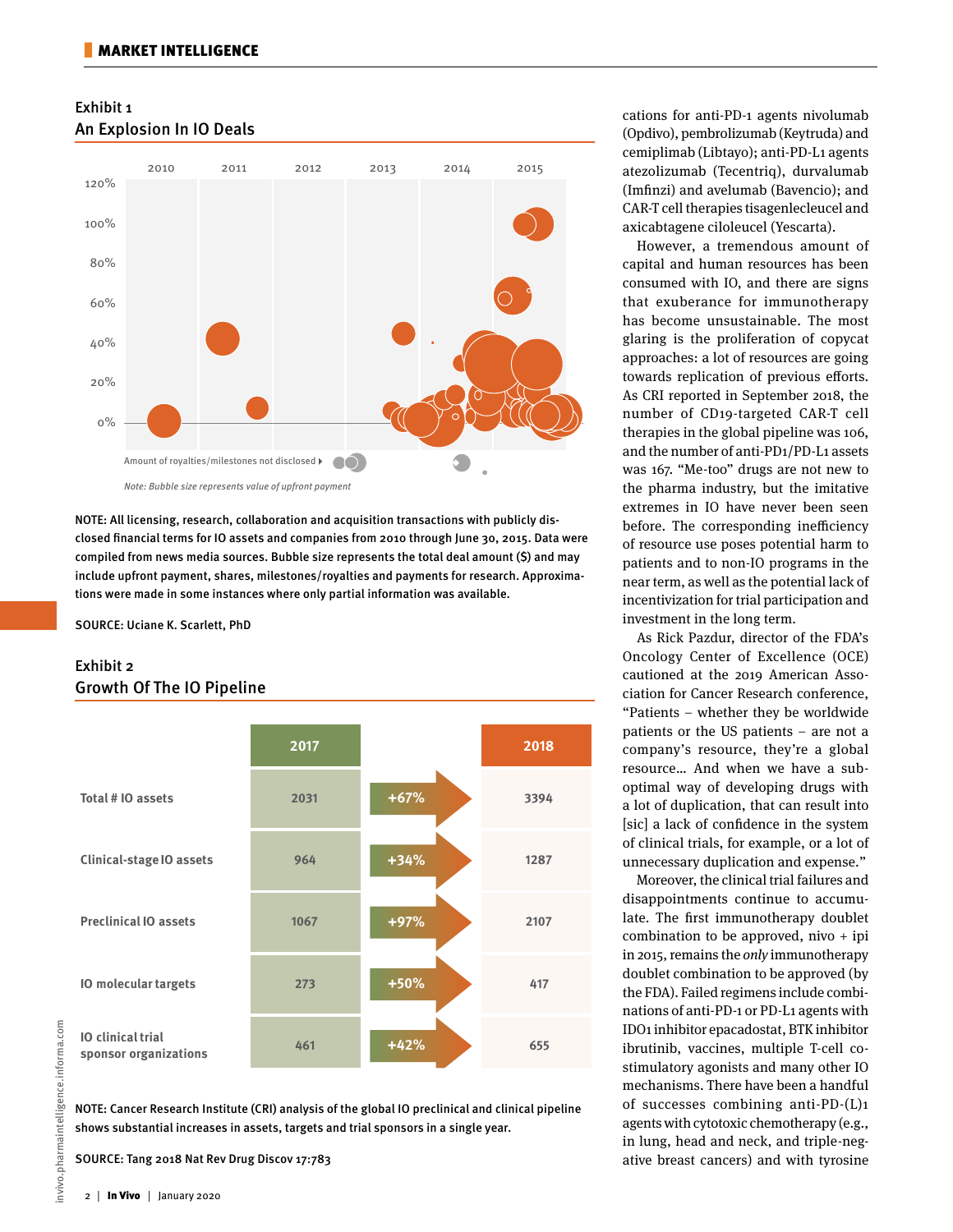kinase inhibitors (TKIs) (e.g., in renal and endometrial cancers), and there are other promising IO + targeted combinations in the pipeline. Still, the failures of IO far exceed the successes. Even for the FDA approvals of IO treatments, the vast majority involve incremental clinical efficacy – the transformative efficacy seen in melanoma is limited to only a few other, rare tumor types.

Meanwhile, the field continues to produce important advances in non-IO targeted therapies. For example, a University of Colorado study showed that non-small cell lung cancer (NSCLC) patients harboring ALK fusions now have a median overall survival exceeding seven years, thanks to the availability of multiple potent ALK inhibitors. Inhibitors of NTRK fusion proteins like larotrectinib (Vitrakvi) produce objective responses in more than 80% of patients harboring NTRK fusions, regardless of the tumor site or histology. Multiple combinations of targeted agents can produce around 100% response rates in chronic lymphocytic leukemia (CLL). PARP inhibitors like olaparib (Lynparza) can dramatically improve progression-free survival in patients with BRCA mutations across multiple cancer types, including pancreatic adenocarcinoma (in the POLO study) and prostate cancer (in the PROfound study). And these are just a few examples.

The success of targeted therapies reflects the fact that the field has been working assiduously on developing targeted therapies for far longer than the recent boom in IO. Typically, drug discovery starts with biological concepts; then tools and models are developed that are relevant for testing those concepts; then those insights are translated into therapeutic advances. For targeted therapies (as for the cytotoxic chemotherapies that preceded them), the concepts and thus the tools and models are focused on the tumor cells. Over time, those tools and models have become better and more sophisticated and even more importantly, we have learned vast amounts from decades of clinical findings. For IO, the concept is radically different: engaging and modulating immune cells rather than the tumor cells directly. The tools and models are far less developed, hindering progress, and while the clinical data are accumulating rapidly, it will take time to process, draw connections and gain insights.

Considering the challenges of taking IO to the next level, the clear inefficiencies of current IO efforts, and the promise of alternative approaches, it is worth re-evaluating how the sector should be pursuing innovation in cancer. There are lessons and insights that have been gained from past successes and failures. From an analysis of these events, three key themes have emerged that highlight how industry can be smarter in resource allocation and its approaches to oncology innovation (see Exhibit 3):

1. Rethinking translational models

2. Rethinking data ownership

 3. Rethinking the clinical development and treatment paradigm

These were three areas raised by a panel of oncology innovators – clinical researchers, biopharma executives, venture capitalists and others – who gathered on May 8, 2019 at a summit called Emerging Frontiers in Oncology (Cambridge, MA), an event to raise funds for cancer research at the Fred Hutchinson Cancer Research Center. Each recommendation has the potential to transform the development of new and better cancer therapies.

#### **Rethinking Translational Models**

An MIT analysis found that only 3.4% of cancer drugs that enter Phase I are eventually approved and marketed, and yet virtually all these agents are supported by preclinical data. Thus, current preclinical models have a >96% rate of "false positives" and are a critical weak link in oncology research and development. Biopharma's tremendous failure rate creates huge costs to the system in the form of failed clinical trials and capital/human investments that could have gone elsewhere.

IO is no exception. Indeed, as noted above, it is even more challenging to develop preclinical models for IO, which involves activation of immune cells to fight cancer, than for treatments that target tumor cells directly. Cell lines in culture and in mouse xenografts are not highly predictive in any case but do have some relevance for studying targets or pathways that are tumor cell intrinsic. These models are, however, inadequate for IO. Conventional xenografts involve

#### Exhibit 3

nvivo.pharmaintelligence.informa.com



Three Proposals For Smarter Oncology Innovation

SOURCE: Emerging Frontiers In Oncology Summit, May 8, 2019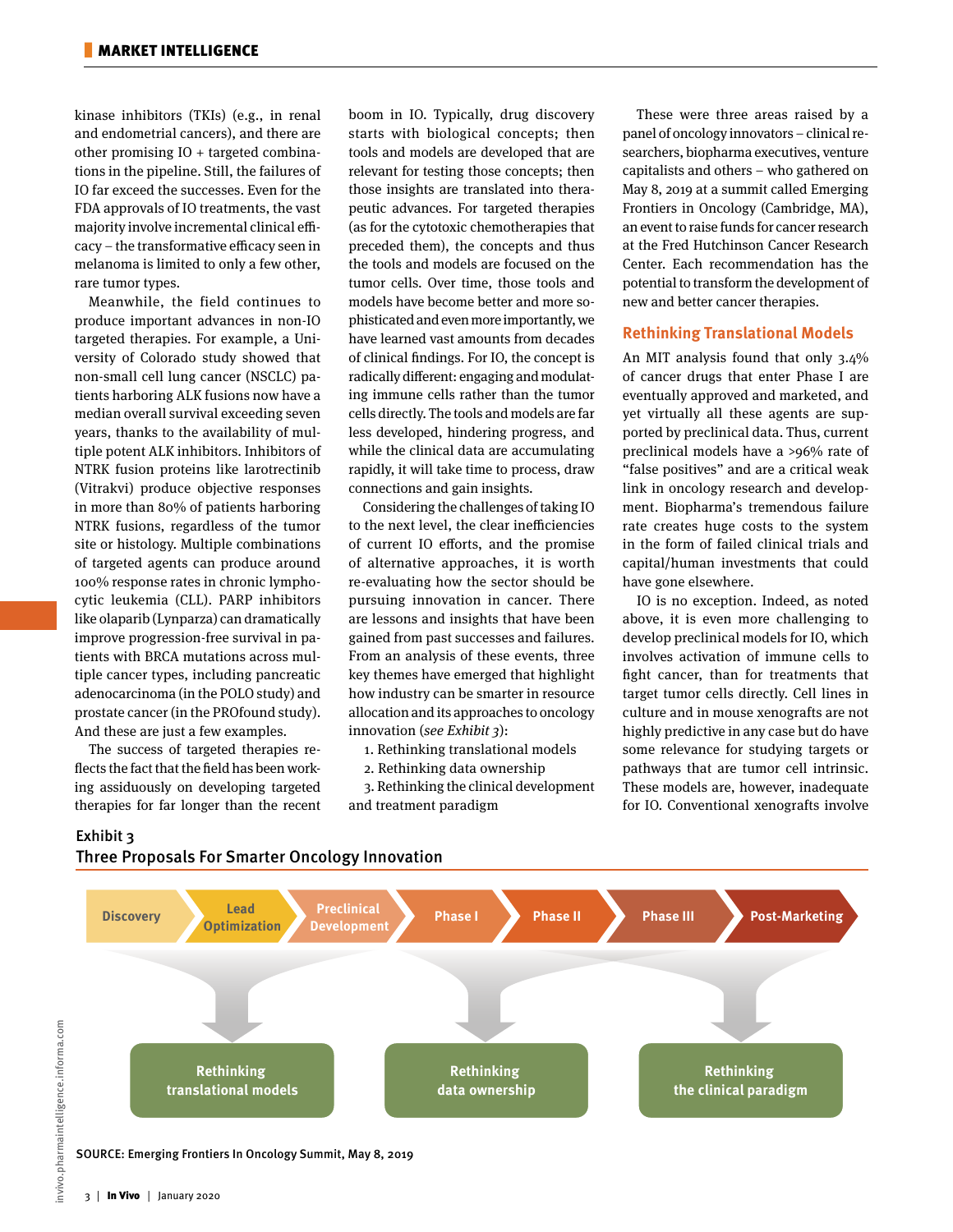immunodeficient mice, because a mouse with a competent immune system will recognize human-derived cancer cells as foreign and eliminate them too easily. However, immunodeficient mice are obviously not viable models for immunotherapy. Syngeneic mouse models, where mouse cancer cell lines are implanted into immunocompetent mice, seem reasonable in principle, but have proven to be poorly predictive of clinical responses. Furthermore, a very narrow repertoire of these models (e.g., CT26 and MC38), have been used as the basis for nominating many novel immune agents for development in combination with PD-1/PD-L1 antibodies. The repeated failure of those combinations indicate that we need to look elsewhere.

Many experts consider certain newer models – focusing on patient-derived tissue – as promising approaches for better evaluating preclinical immunotherapies:

• Patient-derived xenografts in humanized mice: Multiple groups now have methodologies for producing mice with a humanized immune system produced from human-derived stem cells. Patientderived cancer cells (if at least partially HLA-matched) can be implanted and then studied in the context of functioning human immune cells. Further refinements may include less cumbersome/ more efficient stem cell engraftment and extending the humanization, which may be achieved through gene editing and microbiome replacement.

• Patient-derived tissue explants: An alternative approach to using patientderived tumor samples in mice is to test them in culture. Tissue explant cultures include both tumor cells and non-tumor cells (including immune cells) and preserve structural features of the tumor microenvironment (TME). Some systems (e.g., from Mitra Biotech) also include peripheral blood from the same patient in the culture. Dividing the tumor sample into multiple culture dishes allows for parallel testing of numerous drug regimens on a single patient tissue sample. However, given the differences in growth kinetics of tumor cells versus stroma and immune cells, explants can only provide very short-term evaluations of a drug regimen's impact. After a few days in culture, the explant no longer resembles the in vivo TME. Thus, rather than measuring immune-mediated killing of the cancer cells, surrogate markers of efficacy are required, and must be validated.

• Patient-derived organoids: Organoids are 3-D multicellular cultures; in cancer research, most organoids consist purely of cancer cells on a 3-D scaffold. However, it may also be possible to assemble artificial tumors that consist of multiple cell types: not just tumor cells, but also various immune cells and stroma cells. Although more artificial than tissue explants or humanized mice, organoids have the potential for greater multiplicity/throughput.

• Tumor atlas approaches may involve systematic assessment of in vivo TME profiles and mapping them to clinical responses. Many initiatives have already conducted molecular profiling studies of thousands of cancer samples, but the focus to date has been largely on the genomes and transcriptomes of the cancer cells. Expanded, systematic study of the immune contexture in the TME is needed. Artificial intelligence platforms may be used to analyze the datasets and fuel IO hypothesis generation. Unlike the platform categories above, this is not an option for preclinical drug screening, but a means to produce better biological insights to inform preclinical research.

These are enabling technologies that may greatly elevate the success rate and ROI for oncology drug development broadly. We must continue to develop and enhance these and other preclinical models.

#### **Rethinking Data Ownership**

Many leaders and advocates have called on biopharma companies to more rapidly and consistently make clinical trial data available, even when the results are negative. Greater data transparency would help to reduce replication and increase the impact of research efforts. For example, there is often a reluctance to publish failed studies, but such studies provide very useful data and new learnings. Open-source, public data resources are already starting to emerge, but more can certainly be done.

(Also see "Coordinated Open Data Will Drive Next-Level Health Research" - In Vivo, 1 Oct, 2019.) Two proposals may open the data floodgates:

• Leveraging the power of the patient: Although the exuberance in IO and the rapid proliferation of the pipeline is associated with certain risks and challenges, it also presents potential opportunities. One key dynamic is the shift in power to the patient. The demand for clinical trial patients and tissue specimens has never been higher, giving patients an opportunity to drive a change in the research system. Errik Anderson, CEO and founder, Alloy Therapeutics, proposed a policy that links patient consent for research participation to a requirement for public access to clinical data. This is an appropriate demand given the risk and burden that patients take on by participating in clinical trials; they should expect that maximal scientific advancement should be gained from their sacrifice. If this becomes a standard box to be checked for every clinical trial, then a wealth of clinical data would become more widely available to guide the sector's collective efforts.

• Building platforms for pre-competitive collaboration: The unprecedented demand on human and capital resources also means that the incentive for research collaboration has also never been higher. One of the lessons of past failures is that identifying the best combination regimens and patient selection approaches is exceptionally difficult. Greater data sharing in the pre-competitive setting would serve to advance the science and make all research efforts more efficient and productive. Platforms for precompetitive collaboration include tumor atlas initiatives for pooling biomarker data, harmonization of biomarker testing methodologies, and collaborative combination trials.

### **Rethinking The Clinical Paradigm**

In the traditional paradigm of treating metastatic cancer, the focus has been on delaying disease progression. Patients receive a line of therapy, and any tumor response or shrinkage (sometimes even stable disease) is considered of clinical